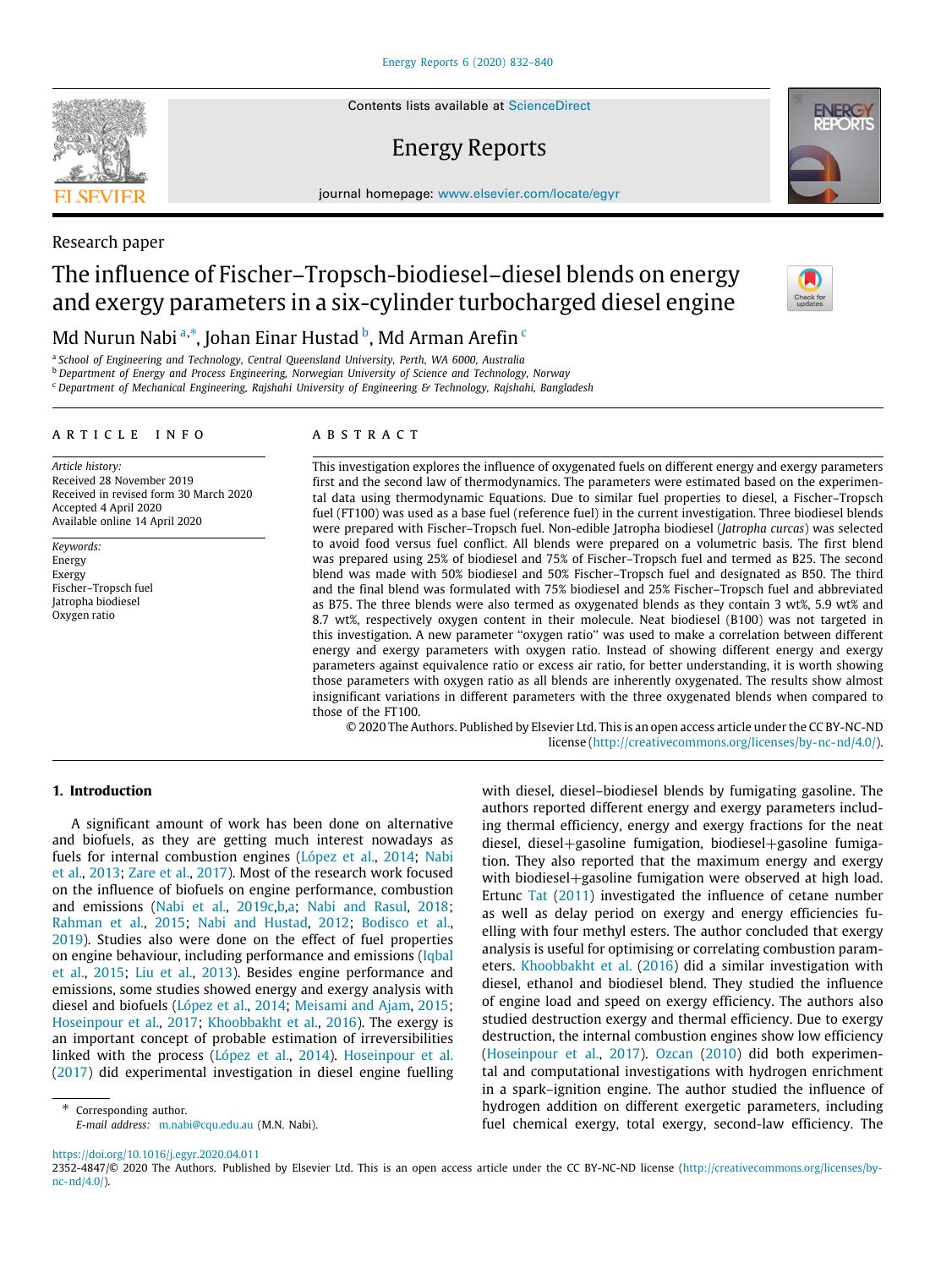author reported higher second-law efficiency with a higher percentage of hydrogen. The second-law efficiency was found to be higher near the lean limit. Besides exergy efficiency, [López](#page-7-0) [et al.](#page-7-0) [\(2014\)](#page-7-0) also investigated unitary exergetic cost with neat diesel, neat biodiesel and diesel–biodiesel blends. The authors reported a slight difference in unitary cost for the tested blends and diesel fuel. The slight difference in unitary cost between diesel fuel and the blends was associated with the engine's fuel supply system and the combustion chamber design. [Sayin Kul](#page-8-3) [and Kahraman](#page-8-3) ([2016\)](#page-8-3) investigated energy and exergy with diesel, biodiesel and ethanol blends in a single cylinder diesel engine. The authors reported lower exergetic and thermal efficiency with the biodiesel blends compared to those of diesel fuel. Besides engine performance, emission and energy, [Panigrahi et al.](#page-8-4) [\(2014\)](#page-8-4) did analysis on exergy for the biodiesel 20% blend with 80% diesel (B20). They reported that diesel's input availability is higher by 1.46% compared to B20. The authors also reported that compared to B20, diesel also shows higher brake power availability and exhaust gases availability by 5.66% and 32% respectively. Exergy destruction with B20 was found to be 0.97% higher than diesel.

In the current study, exergy and energy calculations were conducted using three biodiesel blends and a neat Fischer–Tropsch fuel (FT100). Jatropha biodiesel was selected in the current investigation for avoiding the food versus fuel conflict. One of the key targets was to find the optimum biodiesel blend by comparing the different exergy and energy parameters with those of Fischer–Tropsch fuel. For the experiment, a direct injection, the six-cylinder diesel engine was chosen. In the analyses, a new parameter ''oxygen ratio'' was introduced to make a correlation between different energy, exergy parameters and oxygen ratio. The justification of choosing the parameter ''oxygen ratio'' is, the fuels tested in this investigation are oxygenated fuels, meaning the availability of oxygen in the fuel molecules. It has been revealed that no literature was found that dealt with energy and exergy parameters against oxygen ratio.

# **2. Materials and methods**

All experimental measurements were done in a six-cylinder, turbocharged diesel engine. The key specifications of the engine are given in [Table](#page-1-0) [1.](#page-1-0) All experiments were conducted at a constant engine speed of 1450 rpm. The speed was optimised based on engine thermal efficiency ([Nabi et al.](#page-7-14), [2009\)](#page-7-14). The dynamic fuel injection timing was set at 20 ◦CA BTDC. The engine was run at five different loads including 3%, 25%, 50%, 75% and 92% of full load. The detailed properties of the tested fuels can be found at ([Nabi and Hustad](#page-7-15), [2010;](#page-7-15) [Nabi et al.](#page-7-14), [2009](#page-7-14); [Kannan et al.](#page-7-16), [2009\)](#page-7-16). The different measuring instruments used for the measurement of gaseous emissions are as follows:

| Instrument                         | <b>Measured gaseous</b><br>component |
|------------------------------------|--------------------------------------|
| Horiba PG-250; Chemiluminescence   | N(x)                                 |
| detector (CLD)                     |                                      |
| JUM 3-200; Heated flame ionisation | Unburnt                              |
| detector (FID)                     | hydrocarbon                          |
| AVL 415S smoke metre               | Filter smoke                         |
|                                    | number (FSN)                         |
| ELPI, DEKATI                       | Particle number                      |

The objectives of the current investigations are as follows:

- To investigate the energy and exergy parameters of biodiesel (oxygenated) blends and FT100.
- To compare the energy and exergy parameters of three biodiesel blends with those of FT100.

#### **Table 1**

<span id="page-1-0"></span>Specifications of the test engine ([Nabi and Hustad,](#page-7-6) [2012](#page-7-6)).

| Engine type                        | Scania DC 1102          |
|------------------------------------|-------------------------|
| Cylinder $(-)$                     | 6                       |
| Compression ratio $(-)$            | 18                      |
| Bore $\times$ Stroke (mm)          | $127 \times 140$        |
| Peak torque @1080-1500 rpm (N m)   | 1750                    |
| Peak power @1800 rpm (kW)          | 280                     |
| Needle opening pressure (MPa)      | 22                      |
| Injection                          | Unit injector           |
| Hole size (mm) $\times$ number (-) | $\phi$ 0.216 $\times$ 8 |



<span id="page-1-3"></span>Fig. 1. Schematic of the experimental setup [\(Nabi et al.,](#page-7-14) [2009\)](#page-7-14).

## *2.1. Combustion analysis*

In this study, the different emission components, including CO,  $O_2$ ,  $CO_2$ , HC and NO were used. N<sub>2</sub>, H<sub>2</sub>O, and H<sub>2</sub> were obtained by balancing the chemical Equation using the measured components. Nitrogen dioxide  $(NO<sub>2</sub>)$  and particulate matter  $(PM)$  were neglected in the analysis as their concentrations were sufficiently low. The generalised combustion Equation can be written in Eq. ([1](#page-1-1)).

<span id="page-1-1"></span>
$$
C_{\alpha}H_{\beta}O_{\gamma} + a (O_2 + 3.76N_2) \rightarrow bO_2 + cCO + dCO_2 + eNO + fNO_2 + gN_2 + hH_2O
$$
 (1)

where, *a*, *b*, *c*, *d*, *e*, *f* , *g*, *h* are the mole fractions of the individual emission components. It is supposed that no water vapour is present in the intake air, thus for simplicity taking 21% oxygen and 79% nitrogen in the air. Based on the air, fuel mass flow rate and measured exhaust gas concentrations, the unknown coefficients can be estimated ([Canakci and Hosoz,](#page-7-17) [2006](#page-7-17); [Meisami](#page-7-10) [and Ajam,](#page-7-10) [2015](#page-7-10)).

#### *2.2. Oxygen ratio*

This study uses a new terminology ''oxygen ratio'' (OR) instead of using excess air ratio or fuel air equivalence ratio. The justification of using the term oxygen ratio as the fuels are oxygenated and contain oxygen in their molecules. [Pham et al.](#page-8-5) [\(2014](#page-8-5)) used the OR for several oxygenated fuels. The use of OR is more appropriate terminology for defining the stoichiometry of oxygenated fuels. The OR can be defined by Eq. [\(2\)](#page-1-2) ([Zare et al.](#page-8-6), [2016](#page-8-6)):

<span id="page-1-2"></span>
$$
OR = \frac{Oxygen_{fuel+} Oxygen_{air}}{Stoichiometric oxygen requirement}
$$
 (2)

where, *Oxygenfuel* and *Oxygenair* are considered the oxygen mass (wt%) in fuel and air respectively.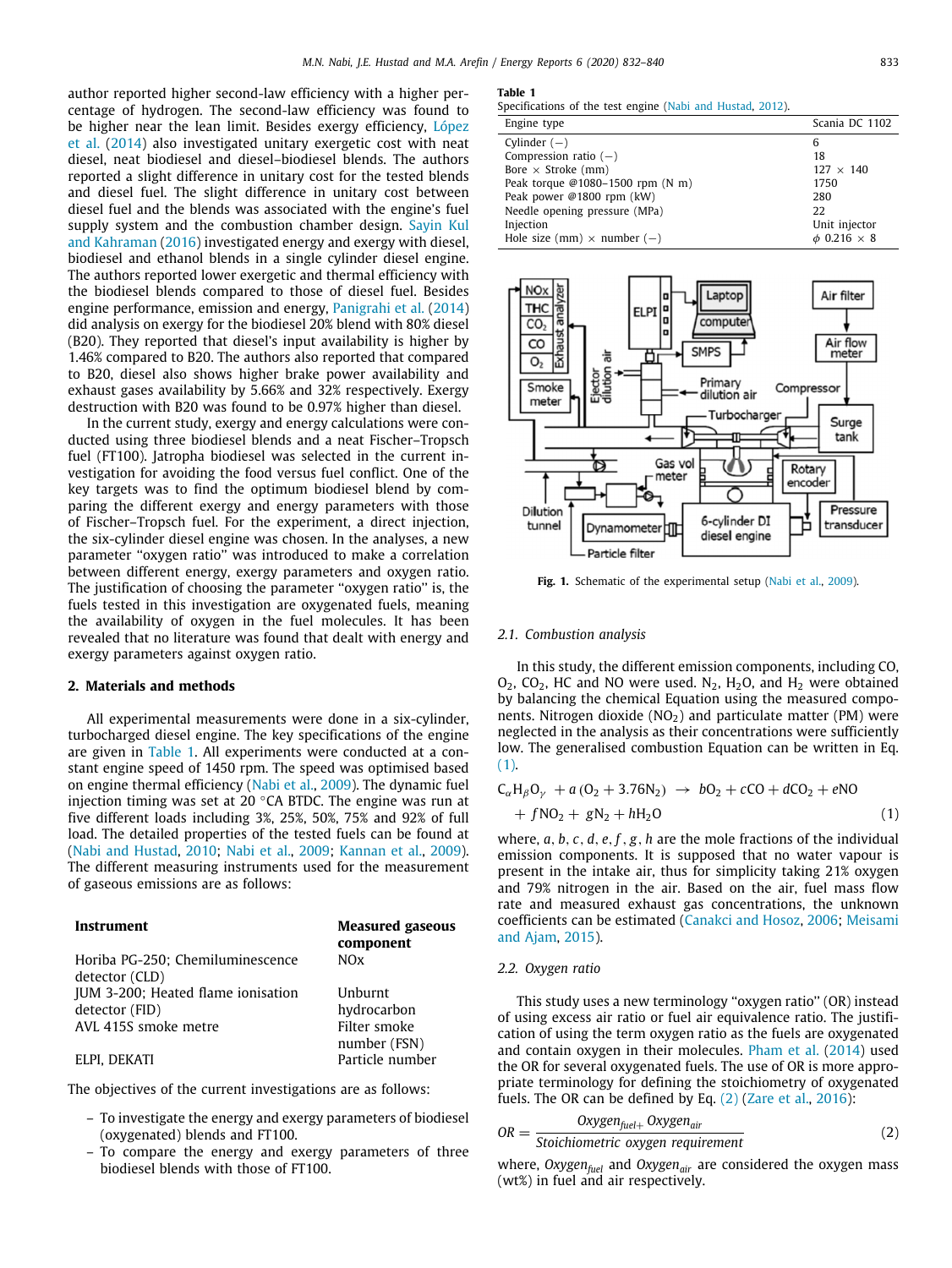**Table 2**

<span id="page-2-12"></span>

| Properties of test fuels (Nabi et al., 2009; Nabi and Hustad, 2010; Kannan et al., 2009). |  |  |  |  |  |  |  |  |  |  |  |
|-------------------------------------------------------------------------------------------|--|--|--|--|--|--|--|--|--|--|--|
|-------------------------------------------------------------------------------------------|--|--|--|--|--|--|--|--|--|--|--|

| Properties                    | Unit            | Method            | FT100               | <b>B25</b>                   | <b>B50</b>                  | <b>B75</b>                  | <b>B100</b>                 |
|-------------------------------|-----------------|-------------------|---------------------|------------------------------|-----------------------------|-----------------------------|-----------------------------|
| Density @15 °C                | $\text{kg/m}^3$ | EN3675            | 0.80                | 0.82                         | 0.84                        | 0.86                        | 0.88                        |
| K. viscosity @40 $^{\circ}$ C | cSt             | EN3104            | 2.81                | 3.01                         | 3.24                        | 3.46                        | 3.70                        |
| Distillation temp. 90%        | $^{\circ}$ C    | ASTM D86          | 311                 | 333                          | 339                         | 342                         | 344                         |
| Flash point temp.             | $^{\circ}$ C    | EN3679            | 99                  | 97                           | 99                          | 103                         | 130                         |
| Cetane number                 | -               | ASTM D613         | 52                  | 54.6                         | 57.8                        | 61.9                        | 65.8                        |
| Higher heating value          | MJ/kg           | ASTM D240         | 47.05               | $45.23*$                     | $43.4*$                     | 41.58                       | 39.75                       |
| Lower heating value           | MJ/kg           | <b>ASTM D4529</b> | 43.97               | $42.26*$                     | 40.55                       | 38.83*                      | 37.12                       |
| Carbon $(C)$                  | wt%             | ASTM D5291        | 85.5                | 83.10                        | 80.7                        | 78.4                        | 76.3                        |
| Hydrogen (H)                  | wt%             | ASTM D5291        | 14.5                | 13.89                        | 13.4                        | 12.9                        | 12.4                        |
| Oxygen $(0)$                  | wt%             | ASTM D5291        | $\Omega$            | $\sim$ 3.0                   | 5.9                         | 8.7                         | 11.3                        |
| Empirical formula             |                 |                   | $C_{7.12}H_{14.39}$ | $C_{6.91}H_{13.79}O_{0.188}$ | $C_{6.72}H_{13.29}O_{0.37}$ | $C_{6.53}H_{12.8}O_{0.544}$ | $C_{6.35}H_{12.3}O_{0.706}$ |
| C/H                           |                 |                   | 5.90                | 5.97                         | 6.03                        | 6.07                        | 6.15                        |
| H/C                           |                 |                   | 0.169               | 0.167                        | 0.165                       | 0.164                       | 0.162                       |
| O/C                           |                 |                   | $\Omega$            | 0.0361                       | 0.0731                      | 0.110                       | 0.148                       |
| S/C                           |                 |                   | < 0.1               | ${<}0.1$                     | ${<}0.1$                    | < 0.1                       | ${<}0.1$                    |

<span id="page-2-0"></span>\*Calculated.

#### *2.3. Energy analysis*

In the current investigation, the following assumptions were made for energy analysis ([Odibi et al.,](#page-7-18) [2019\)](#page-7-18).

- The experimental engine system with the different components is taken as a control volume for the steady-state condition.
- The oxidation/combustion of fuel and air produce exhaust gas mixtures are considered ideal gas mixtures.
- Fuel, air and exhaust gas mixtures changes in kinetic and potential energies were considered as negligible.
- Fuels' lower heating value was used as the exhaust gases contain water vapour.

Based on the assumptions above, the input energy rate of fuel can be written as follows:

$$
\dot{Q}_f = \dot{m}_f \times Lower \, heating \, value \tag{3}
$$

where,  $\dot{Q}_{\!f}$  is the fuel input energy rate (kW), and  $\dot{m}_{\!f}$  is the fuel mass flow rate (kg/s).

The brake power, which is available in the shaft (W), can be estimated using Eq. [\(4](#page-2-1)).

$$
W = \frac{2\pi NT}{60} \text{ (kW)}\tag{4}
$$

where, *N* is the speed in revolutions per minute and *T* : torque in kN m. The mass and energy balance for the control volume can be represented by Using the continuity equation, and the first law of thermodynamics, the mass and energy balance for the control volume can be written with Eqs.  $(5)$  $(5)$  and  $(6)$  $(6)$  $(6)$  respectively [\(Odibi](#page-7-18) [et al.,](#page-7-18) [2019\)](#page-7-18).

$$
\sum m_i = \sum m_e \tag{5}
$$

$$
\dot{Q}_{cv} - W = h_P - h_R \tag{6}
$$

where, subscripts *i*, *e*, *c*v, *P* and *R* are inlet, exit states, control volume, product and reactant respectively.

The enthalpies of product and reactant  $(h_P, h_R)$  can be expressed using Eqs. [\(7](#page-2-4)) and [\(8\)](#page-2-5), respectively.

$$
h_P = \sum_P n_e (h_f^0 + \Delta \overline{h})_e \tag{7}
$$

$$
h_R = \sum_R n_i (h_f^0 + \Delta \overline{h})_i
$$
\n(8)

where *n* is the number of moles and  $h_f^0$  and  $\Delta h$  designate the standard enthalpy of formation and change of enthalpy with the change of state respectively. The standard enthalpy and the change of enthalpy at the exit temperature of the gases were taken from [\(Sonntag et al.,](#page-8-7) [2003\)](#page-8-7).

The enthalpy of formation of the reactant can be estimated using Eq. ([9\)](#page-2-6) from the complete combustion of fuel and theoretical air ([Meisami et al.](#page-7-19), [2017](#page-7-19)).

<span id="page-2-6"></span>
$$
C_xH_yO_z + (x + \frac{y}{4} - \frac{z}{2})(O_2 + 3.76N_2) \rightarrow xCO_2 + \frac{y}{2}H_2O
$$
  
+ 3.76(x + \frac{y}{4} - \frac{z}{2})N\_2 (9)

Fuel standard enthalpy of formation can be found using the first law of thermodynamics using Eq. ([10\)](#page-2-7) [\(Odibi et al.,](#page-7-18) [2019\)](#page-7-18).

<span id="page-2-7"></span>
$$
(h_f^0)_{Fuel} = x(h_f^0)_{CO_2} + 0.5y(h_f^0)_{H_2O} + (3.76x + 0.94y - 1.88z)(h_f^0)_{O_2} + \frac{1}{\text{Lower heating value}} \tag{10}
$$

The exhaust gases heat loss can be calculated as the difference between the rate of input energy from the air–fuel mixture, the shaft power (W) and the heat transfer as shown in Eq.  $(11)$  [\(Odibi](#page-7-18) [et al.,](#page-7-18) [2019\)](#page-7-18).

$$
\dot{Q}_{exh} = \dot{m}_f \text{.lower heating value} - (W + |\dot{Q}_{cv}|) \tag{11}
$$

<span id="page-2-1"></span>The brake thermal efficiency or energetic efficiency is defined as the ratio of shaft power ( $W = E_W$ ) and fuel input energy rate shown in Eq. ([12](#page-2-9)) [\(Odibi et al.](#page-7-18), [2019](#page-7-18)).

Brake thermal or energetic efficiency = 
$$
\frac{\text{Shaft power}}{\text{Fuel input energy rate}}
$$

\n
$$
= \frac{\dot{E}_W}{\dot{E}_W}
$$

\n(12)

<span id="page-2-2"></span>Like brake thermal or energetic efficiency, another engine performance parameter is the brake specific fuel consumption (BSFC). The BSFC is defined as the rate of fuel is needed to produce unit power in one hour. The BSFC is given by Eq. [\(13](#page-2-10)) ([Odibi et al.,](#page-7-18) [2019\)](#page-7-18).

<span id="page-2-3"></span>
$$
BSFC = \frac{\dot{m}_f}{W} \times 3600 \tag{13}
$$

## *2.4. Exergy analysis*

<span id="page-2-10"></span><span id="page-2-9"></span><span id="page-2-8"></span> $\dot{m}_f \times$  *Lower heating value* 

<span id="page-2-5"></span><span id="page-2-4"></span>The assumptions made earlier for energy analysis are valid for exergy analysis. The reference environment temperature  $(T_0)$ in this investigation is taken as 298.15 K and an atmospheric pressure of 1 bar. The balance of exergy for the control volume is shown in Eq. ([14](#page-2-11)) [\(Odibi et al.](#page-7-18), [2019](#page-7-18)).

<span id="page-2-11"></span>
$$
\dot{E}_Q + \dot{E}_W = \sum \dot{m}_{in} e_{in} - \sum \dot{m}_{out} e_{out} - \dot{E}_{dest}
$$
 (14)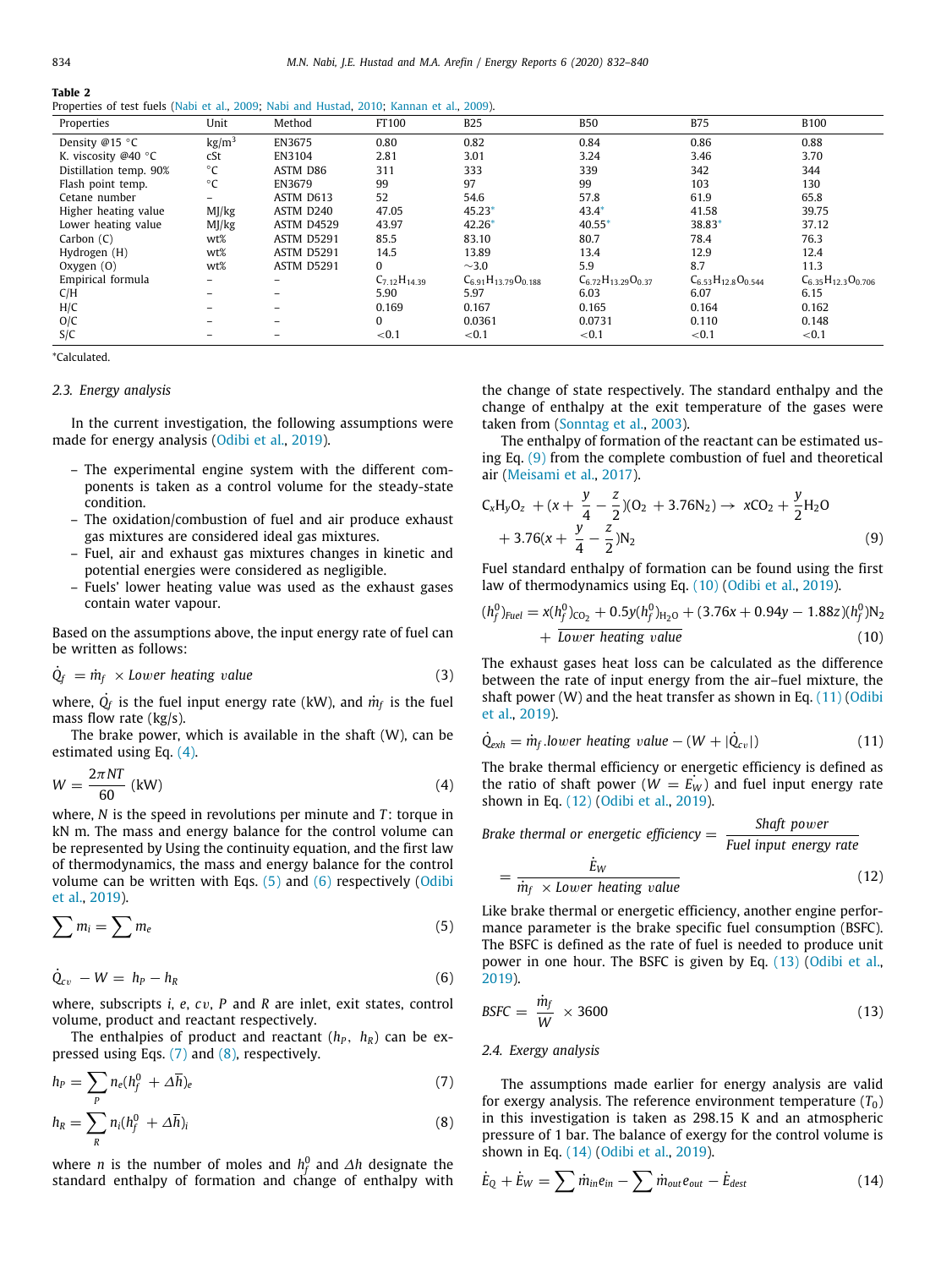where  $\dot{E}_{\text{Q}}$ : the exergy flow rate accompanying heat leaving the control volume via the cooling water

 $E_W$ : the exergy flow rate accompanying work

*E*˙*dest*: destruction exergy rate

 $\sum \dot{m}_{in}e_{in}$ : exergy rate (entering)

∑*m*˙ *outeout*: exergy rate (exiting)

*ein*: fuel specific exergy

*eout*: exhaust gases specific exergy

 $\dot{m}_{in}$ : fuel mass flow rate

 $\dot{m}_{out}$ : exhaust gases mass flow rate

The exergy flow rate leaving the control volume through the cooling water is shown in Eq. [\(15\)](#page-3-0) ([Odibi et al.,](#page-7-18) [2019\)](#page-7-18).

$$
\dot{E}_Q = \sum Q_{cv} (1 - \frac{T_0}{T_{cw}}) \tag{15}
$$

where,  $T_0$  and  $T_{cw}$  represent the temperatures of the reference environment and the cooling water, respectively.

The exergy flow accompanying work is the work available at the shaft. This is represented in Eq. [\(16\)](#page-3-1) ([Odibi et al.,](#page-7-18) [2019\)](#page-7-18).

$$
\dot{E}_W = W \tag{16}
$$

The input exergy rate is designated by Eq. ([17](#page-3-2)) [\(Odibi et al.](#page-7-18), [2019\)](#page-7-18).

$$
\sum \dot{m}_{in} e_{in} = \dot{m}_f \phi | lower \text{ heating value}| \qquad (17)
$$

where,  $\phi$  is the chemical exergy factor and can be estimated using Eq. ([18](#page-3-3)) [\(Odibi et al.,](#page-7-18) [2019\)](#page-7-18).

$$
\phi = [1.0401 + 0.1728 \frac{H}{C} + 0.0432 \frac{O}{C} + 0.2169 \frac{S}{C} (1 - 2.0628 \frac{H}{C})]
$$
 (18)

where, H, C, O, and S are the mass fractions of hydrogen, carbon, oxygen and sulphur contents of the fuels listed in [Table](#page-2-12) [2.](#page-2-12)

The exhaust gas exergies at a temperature *T* and pressure *P* can be shown in Eqs. [\(19\)](#page-3-4) and ([20](#page-3-5)) respectively [\(Kotas](#page-7-20), [1995](#page-7-20)).

$$
\sum_{\overline{e}_{tm}} \dot{m}_{out} e = n_f (\overline{\overline{e}}_{tm} + \overline{\overline{e}}_{ch})
$$
  

$$
\overline{\overline{e}}_{tm} = \sum_{i} a_i [\overline{h}_{i,T} - \overline{h}_{i,T_0} - T_0(\overline{S}^0{}_{i,T} - \overline{S}^0{}_{i,T_0})] + \overline{R}T_0 ln \frac{P}{P_0}
$$
 (19)

$$
\overline{\overline{e}}_{ch} = \overline{R}T_0 \sum_i a_i \ln(\frac{y_i}{y_{i,00}})
$$
\n(20)

where, *a<sup>i</sup>* is the molar coefficient of i component. *H* and *S* stand for specific enthalpy and entropy of exhaust gases respectively, *R* is the gas constant, *n* designates the molar flow rate, To is the reference environment temperature, *P* and *P*<sup>0</sup> specify the exhaust gas pressure and reference environment pressure respectively. *y<sup>i</sup>* represents the molar fraction of each gas component and  $y_{i,00}$  shows the gas molar fraction in the reference environment ([Table](#page-3-6) [3](#page-3-6)). The exhaust gas pressure is the same as atmospheric pressure. This is because the exhaust gases are discharged to the environment results in thermomechanical exergy to be zero. Different thermophysical properties of gases are obtained from ([Sonntag et al.](#page-8-7), [2003](#page-8-7)).

The irreversibility related to the combustion process can be estimated using Eqs. [\(14\)](#page-2-11)–([20](#page-3-5)). From Eq. [\(14\)](#page-2-11), the destruction exergy can be mathematically written as:

$$
\dot{E}_{dest} = \sum \dot{m}_{in} e_{in} - \sum \dot{m}_{out} e_{out} - \dot{E}_{W} - \dot{E}_{Q}
$$
\n(21)

The analysis of different exergy components is important as those components give an idea of the fractions of exergy are taken away from input exergy. These fractions of exergy obtained from the combustion of fuel can be compared with other fuels whose heating values are different from the other fuel. It is important to estimate the fraction of the fuel exergy, which is converted to

<span id="page-3-6"></span>

| . . | $\sim$ | $\sim$ |
|-----|--------|--------|
|-----|--------|--------|

|  | Definition of environment (Odibi et al., 2019). |  |  |  |
|--|-------------------------------------------------|--|--|--|
|  |                                                 |  |  |  |

| Reference environment | Mole fraction |
|-----------------------|---------------|
| 0 <sub>2</sub>        | 20.35         |
| C <sub>O</sub>        | 0.0007        |
| CO <sub>2</sub>       | 0.0345        |
| Others                | 0.91455       |
| H <sub>2</sub> O      | 3.03          |
| N <sub>2</sub>        | 75.67         |
| SO <sub>2</sub>       | 0.0002        |
| H <sub>2</sub>        | 0.00005       |

| ı<br>н<br>---- | $\sim$ |  |
|----------------|--------|--|
|                |        |  |

<span id="page-3-9"></span>

| Values of $R^2$ for different figures with four fuels. |  |  |  |  |
|--------------------------------------------------------|--|--|--|--|
|--------------------------------------------------------|--|--|--|--|

<span id="page-3-1"></span><span id="page-3-0"></span>

| Figure         | $R^2$  |            |        |        |
|----------------|--------|------------|--------|--------|
|                | FT100  | <b>B25</b> | B50    | B75    |
| 3a             | 0.997  | 0.998      | 0.999  | 0.992  |
| 3b             | 0.995  | 0.998      | 0.999  | 0.992  |
| 4a             | 0.861  | 0.892      | 0.843  | 0.815  |
| 4b             | 0.861  | 0.892      | 0.843  | 0.815  |
| 5a             | 0.999  | 0.999      | 0.996  | 1.000  |
| 5 <sub>b</sub> | 0.999  | 0.990      | 0.996  | 0.998  |
| 7              | 0.9972 | 0.9991     | 0.9995 | 0.9962 |
| 10             | 0.9969 | 0.9973     | 0.9972 | 0.9972 |
| 11             | 0.962  | 0.974      | 0.958  | 0.943  |
| 12             | 0.9999 | 1.000      | 1.000  | 0.9995 |
| 13             | 1.000  | 0.9999     | 0.9996 | 1.000  |

<span id="page-3-3"></span><span id="page-3-2"></span>work. Second law efficiency, which is also known as exergetic efficiency (η*exe*) deals with the fraction of the fuel exergy converted to the work. The second law efficiency or exergetic efficiency can be mathematically expressed in Eq. ([22](#page-3-7)).

<span id="page-3-7"></span>
$$
\eta_{exe} = \frac{\dot{E}_W}{\dot{E}_f} = \frac{\dot{E}_W}{\dot{m}_f \times \phi \times Lower heating value}
$$
(22)

The internal combustion engine unitary exergetic cost is estimated with Eq. [\(23](#page-3-8)) ([López et al.,](#page-7-0) [2014\)](#page-7-0).

<span id="page-3-8"></span><span id="page-3-4"></span>
$$
Cost = \frac{\dot{E}_f}{\dot{E}_W} \tag{23}
$$

#### <span id="page-3-5"></span>**3. Results and discussions**

This section illustrates the engine torque, fuel exergy rate, energy rate, combustion efficiency, exergetic efficiency, energetic efficiency, brake specific fuel consumption (BSFC) concerning oxygen ratio.

#### *3.1. Fuel energy and exergy rate*

In this study, the engine was run at five different torques (loads) including 50 N m, 400 N m, 800 N m, 1200 N m and 1450 N m respectively. According to [Fig.](#page-4-0) [2a](#page-4-0), engine torque of 50 N m corresponds to oxygen ratio of ~17, 400 N m corresponds to  $\sim$ 5.7, 800 N m corresponds to  $\sim$  3, 1200 N m corresponds to  $\sim$ 2 and 1450 N m corresponds to ∼1.7. It is also to be noted that the engine torques of 50 N m, 400 N m, 800 N m, 1200 N m and 1450 N m correspond to 3%, 25%, 50%, 75% and 91% of the full load respectively. According to [Fig.](#page-4-0) [2](#page-4-0)a the lower oxygen ratio associated with the higher engine load (higher torque in N m), and higher oxygen ratio associates with the lower engine load (lower torque in N m).

[Fig.](#page-4-0) [2\(](#page-4-0)b and c) indicate the fuel energy and exergy rate concerning oxygen ratio respectively, while [Fig.](#page-4-0) [2d](#page-4-0) demonstrates the relationship between fuel exergy rate and energy rate. As can be seen from [Fig.](#page-4-0) [2](#page-4-0)b, the fuel energy rate decreases as oxygen ratio increases. The energy rate is found to be higher at lower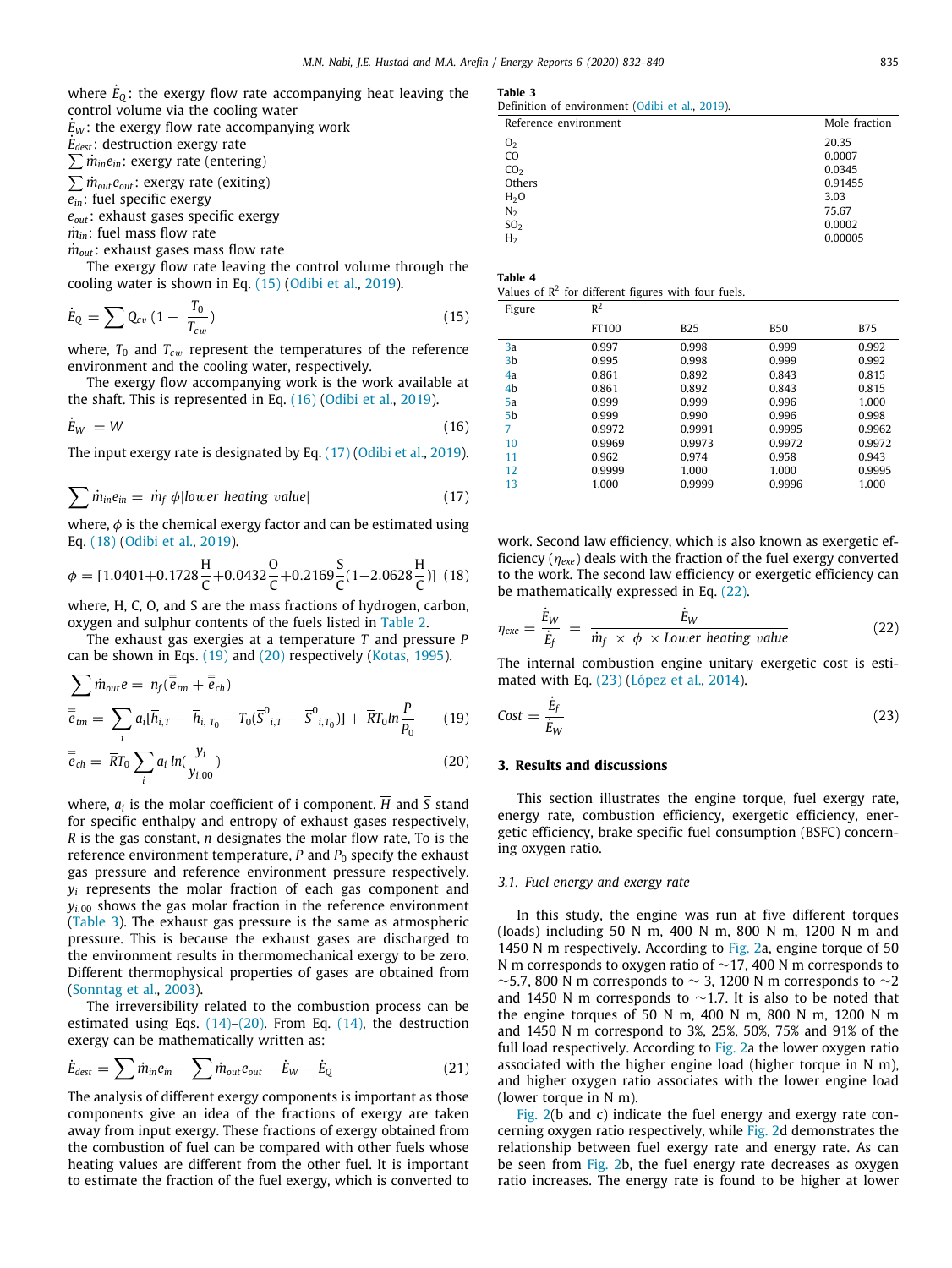

<span id="page-4-0"></span>Fig. 2. Relationship between (a) engine torque against oxygen ratio, (b) fuel energy rate and oxygen ratio, (c) fuel exergy rate and oxygen ratio, (d) fuel energy rate and fuel exergy rate.

oxygen ratio. This is due to the higher amount of fuel is burned in the engine cylinder. It is interesting to note that all fuels show similar trends. A second-order polynomial analysis indicated an  $\mathsf{R}^2$  value of greater than 0.97, which shows a strong correlation between fuel energy rate and oxygen ratio. Similar trends of fuel energy rate to fuel energy rate were observed with all four fuels concerning fuel exergy rate and oxygen ratio with an  $\mathsf{R}^2$  value of unity indicating a strong correlation between fuel exergy and oxygen ratio. Absence or insignificant changes in fuel exergy rate concerning oxygen ratio were observed among the fuels. [Fig.](#page-4-0) [2d](#page-4-0) illustrates a correlation between fuel exergy rate and energy rate. It is interesting to note that a linear correlation between those two parameters was observed with an  $\mathsf{R}^2$  value of unity.

The variations in energetic efficiency and exergetic efficiencies concerning oxygen ratio are depicted in [Fig.](#page-5-0) [3a](#page-5-0) and b. Both efficiencies were computed using Eqs. [\(12\)](#page-2-9) and ([22](#page-3-7)), respectively. In general, for all fuels, the energetic and exergetic efficiencies decrease as oxygen ratio increases. The higher energetic and exergetic efficiencies were observed at higher engine loads that correspond to lower oxygen ratios, as seen in [Fig.](#page-5-0) [3a](#page-5-0) and b. A close look at both Figures reveals that the exergetic efficiency ([Fig.](#page-5-0) [3](#page-5-0)b) is lower than energetic efficiency for all fuels at all oxygen ratios. This is due to the denominator of Eq. ([22](#page-3-7)) is higher than that of the Eq. ([12](#page-2-9)). No significant variations of energetic or exergetic efficiencies were observed among all four fuels at five oxygen ratios, which are associated with five different engine loads. [Fig.](#page-5-0) [3c](#page-5-0) depicts the variations of exergetic efficiency against energetic efficiency for the same four fuels at five different oxygen ratios. The regression analysis shows a linear correlation between exergetic and energetic efficiencies with an  $\mathsf{R}^2$  value of 1 except for B75, which shows the  $R^2$  values of greater than 0.99 ([Table](#page-3-9) [4\)](#page-3-9).

The relationship between fuel energy rate and BSFC is displayed in [Fig.](#page-5-1) [4](#page-5-1)a. Interesting to note that all fuels show almost similar energy rate with different BSFCs. It is clear from the Figure that for the energy rate of ∼507 kW (highest engine load), the BSFC for FT100 was observed to be 0.19 kg/kWh. For the same energy rate of ∼507 kW, the BSFCs for three oxygenated blends (B25, B50, B75) are found to be 0.20  $g/kWh$ , 0.205  $g/kWh$  and 0.21 g/kWh respectively. Similarly, for lowest engine load (energy rate: ∼52 kW), the BSFCs for FT100, B25, B50 and B75 were noted to be 0.56 g/kWh, 0.59 g/kWh, 0.61 g/kWh and 0.62 g/kWh. For all other three engine loads, the similar trends were observed. The second-order polynomial regression analysis indicates a good relationship between fuel energy rate and BSFC for all fuels with  $R<sup>2</sup>$  values of 0.815-0.892 ([Table](#page-3-9) [4\)](#page-3-9).

[Fig.](#page-5-1) [4b](#page-5-1) illustrates the variations of fuel exergy rate against BSFC for all four fuels, including FT100, B25, B50 and B75. The exergy rate against BSFC displayed similar trends to energy rate, and BSFC were observed. However, the exergy rate shows higher than energy rate for all four fuels.

[Fig.](#page-5-2) [5](#page-5-2)a and b demonstrate the variations of energetic and exergetic efficiencies against BSFC. As a whole, for all fuels, both energetic and exergetic efficiencies decrease as BSFC increases. It is evident from both Figs., BSFC decreased as engine load increases and found lowest at the highest load, where exergetic and energetic efficiencies are highest. FT100 shows the lowest BSFC while B75 shows the highest. It is also found that although the energetic and exergetic efficiencies do not show any significant differences among four fuels, higher BSFCs were observed with the oxygenated fuels compared to those of FT100. A secondorder polynomial regression analyses show very high values of  $R<sup>2</sup>$  (>0.99, [Table](#page-3-9) [4\)](#page-3-9), indicating a strong relationship between energetic efficiency and BSFC as well as exergetic efficiency and BSFC.

[Fig.](#page-6-4) [6](#page-6-4) shows the changes in BSFCs with respect to oxygen ratio for FT100 and three oxygenated fuels. As illustrated in [Fig.](#page-6-4) [6,](#page-6-4) the BSFCs are higher at higher oxygen ratios, which indicate lower engine loads. It is also seen from the Figure that all oxygenated fuels show higher BSFCs than FT100 at all loading conditions. The difference in BSFCs between FT100 and oxygenated fuels are higher for higher oxygen content blends, B75 in this case. This is associated with the lower heating values in higher oxygen content blends (refer to [Table](#page-2-12) [2\)](#page-2-12).

The variations in combustion efficiency against oxygen ratio are shown in [Fig.](#page-6-0) [7](#page-6-0). As can be seen from the Figure, combustion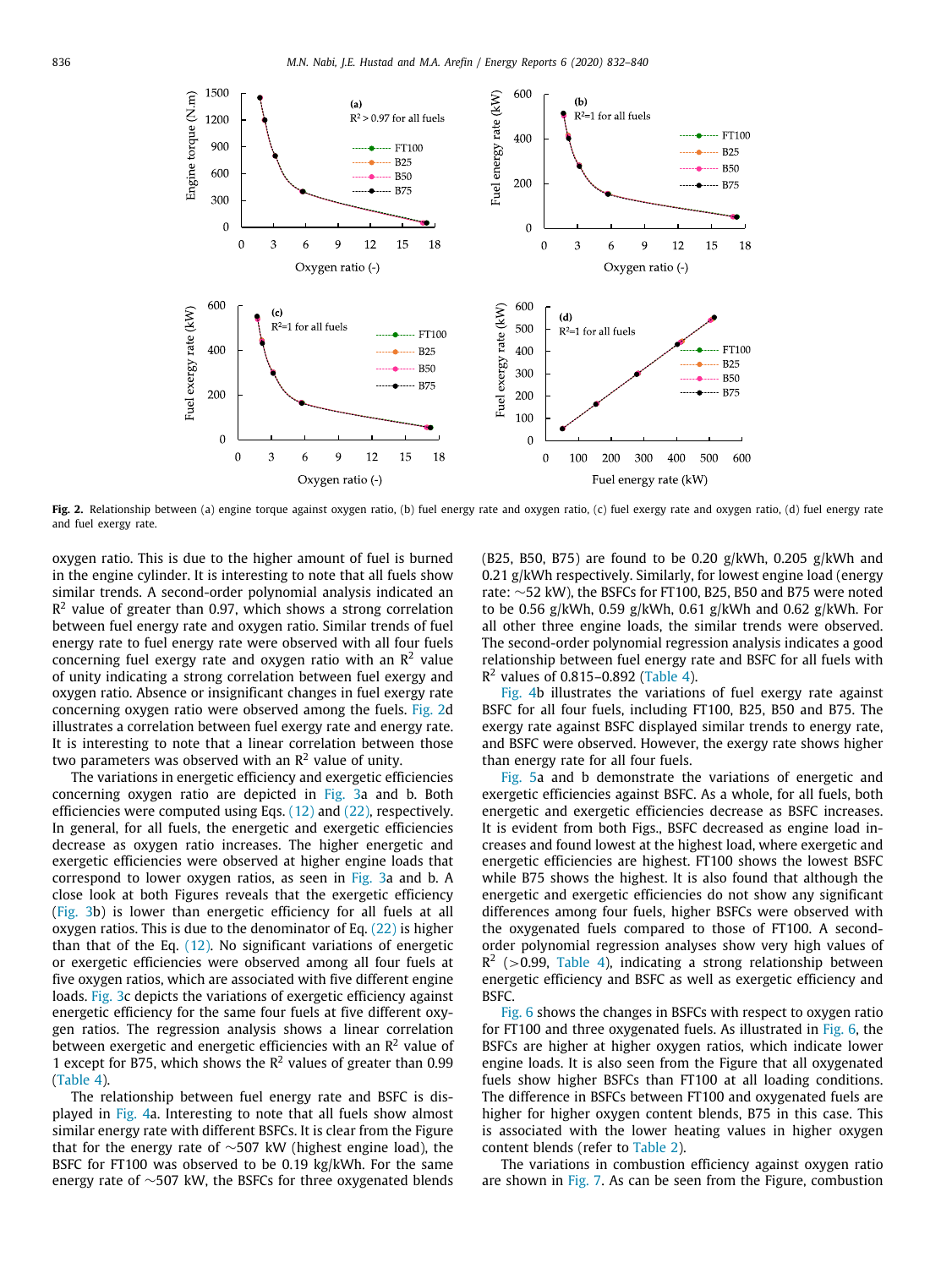

<span id="page-5-0"></span>Fig. 3. Relationship between (a) fuel energetic efficiency and oxygen ratio, (b) fuel exergetic efficiency and oxygen ratio and (c) fuel energetic efficiency and fuel exergetic efficiency.



**Fig. 4.** Relationship between (a) fuel energy rate and BSFC, (b) fuel exergy rate and BSFC.

<span id="page-5-1"></span>

**Fig. 5.** Relationship between (a) fuel energetic efficiency and BSFC, (b) fuel exergetic efficiency and BSFC.

<span id="page-5-2"></span>efficiency for all fuels increases with the increase in oxygen ratio. Insignificant variations in combustion efficiencies among the fuels were observed at all oxygen ratios. A second-order polynomial regression analysis indicates a strong correlation between

combustion efficiency and oxygen ratio with an  $\mathbb{R}^2$  value of  $>$  0.99 for all fuels (refer to [Table](#page-3-9) [4\)](#page-3-9).

[Figs.](#page-6-5) [8](#page-6-5)[–9](#page-6-6) show the destruction exergy versus oxygen ratio and destruction exergy versus BSFC, respectively, for the four fuels as explained in [Figs.](#page-1-3) [1](#page-1-3)[–7.](#page-6-0) As seen in [Fig.](#page-6-5) [8,](#page-6-5) the destruction exergy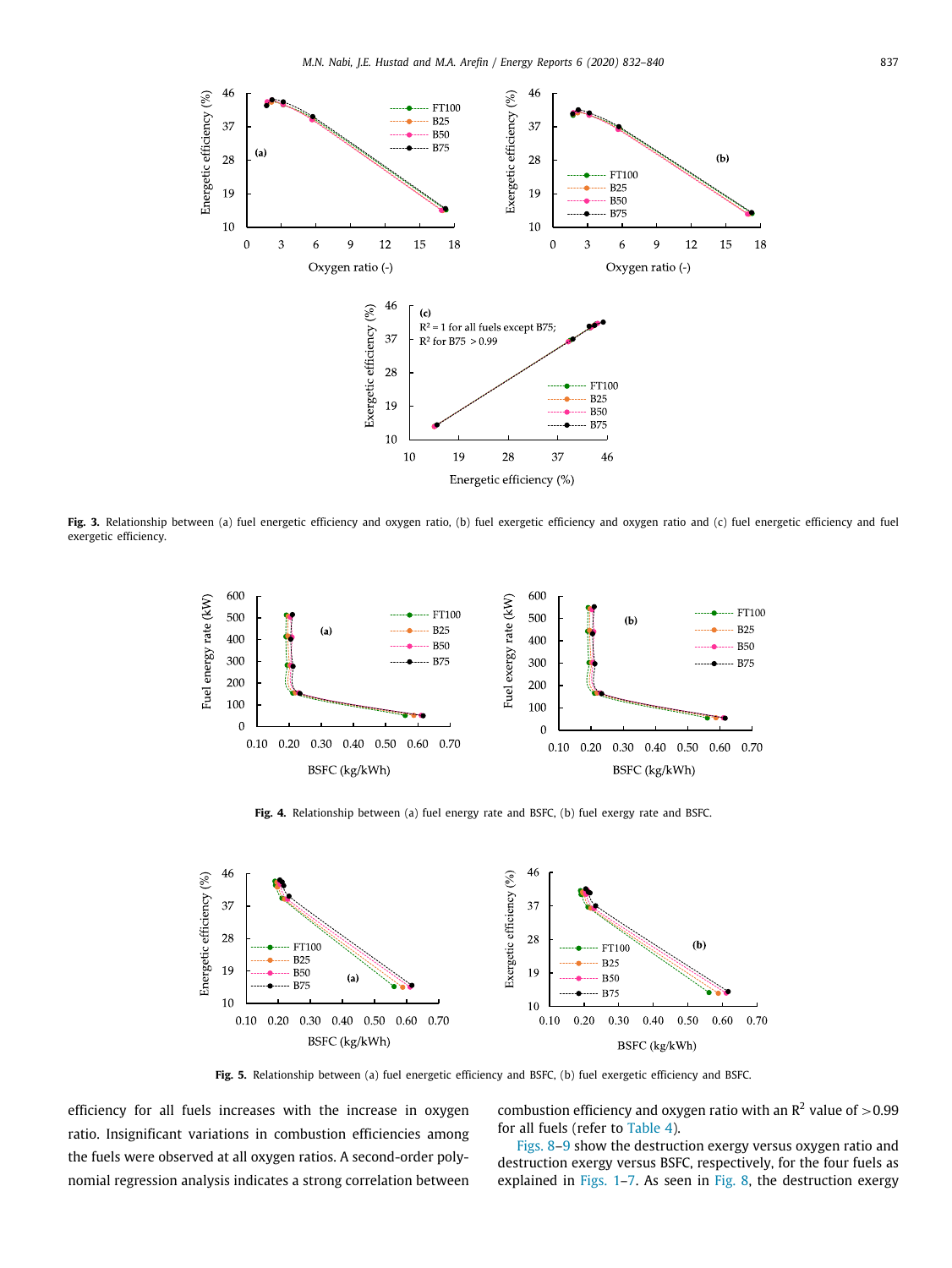

**Fig. 6.** Relationship between BSFC and oxygen ratio.

<span id="page-6-4"></span>

<span id="page-6-0"></span>**Fig. 7.** Relationship between combustion efficiency and oxygen ratio.



<span id="page-6-5"></span>**Fig. 8.** Relationship between destruction exergy and oxygen ratio.



<span id="page-6-6"></span>**Fig. 9.** Relationship between destruction exergy and BSFC.

is lower at lower oxygen ratio or higher at higher engine load for all four fuels. On the other hand, from [Fig.](#page-6-6) [9](#page-6-6), it is found that the destruction exergy gets lower at lower BSFC but higher at higher BSFC. Once again, it is revealed that the BSFCs are higher for three oxygenated blends compared to FT100 at all five oxygen ratios. From both Figures, the second-order polynomial regression analyses with an  $\mathbb{R}^2$  value of  $>$  0.99 show a strong correlation



<span id="page-6-1"></span>**Fig. 10.** Greenhouse gas emissions vs. oxygen ratio.



**Fig. 11.** Greenhouse gas emissions vs. BSFC.

<span id="page-6-2"></span>

<span id="page-6-3"></span>**Fig. 12.** Relationship between cost index and oxygen ratio.

between destruction exergy and oxygen ratio and destruction exergy and BSFC.

[Figs.](#page-6-1) [10](#page-6-1) and [11](#page-6-2) demonstrate the variations of greenhouse  $(CO<sub>2</sub>)$  gas emissions against oxygen ratio and greenhouse gas emissions against BSFC, respectively. As depicted in [Fig.](#page-6-1) [10,](#page-6-1) the greenhouse gas emissions are higher at higher engine loads (lower oxygen ratios) but, lower at higher oxygen ratios or lower engine loads irrespective of the types of fuels. No significant changes in greenhouse gas emissions were observed among the oxygenated blends and FT100. From [Fig.](#page-6-2) [11](#page-6-2), greenhouse gas emissions decrease as BSFC increases for FT100 and all oxygenated blends. The good correlation between greenhouse gas emissions and oxygen ratio is displayed with a high  $R^2$  value >0.99 [\(Table](#page-3-9) [4\)](#page-3-9) for all fuels, while the  $R^2$  values range from 0.94 to 0.97 ([Table](#page-3-9) [4\)](#page-3-9) for greenhouse gas emissions and BSFC correlation for the same four fuels. It is interesting to note that without deteriorating engine performance (results discussed in [Figs.](#page-4-0) [2](#page-4-0)[–9\)](#page-6-6), the greenhouse gas emissions for the tested oxygenated blends show similar to those of reference FT100.

[Figs.](#page-6-3) [12](#page-6-3) and [13](#page-7-21) show the relationship between unitary exergetic cost and oxygen ratio and unitary exergetic cost and BSFC for the same four fuels described in [Figs.](#page-1-3) 1-[11](#page-6-2). The unitary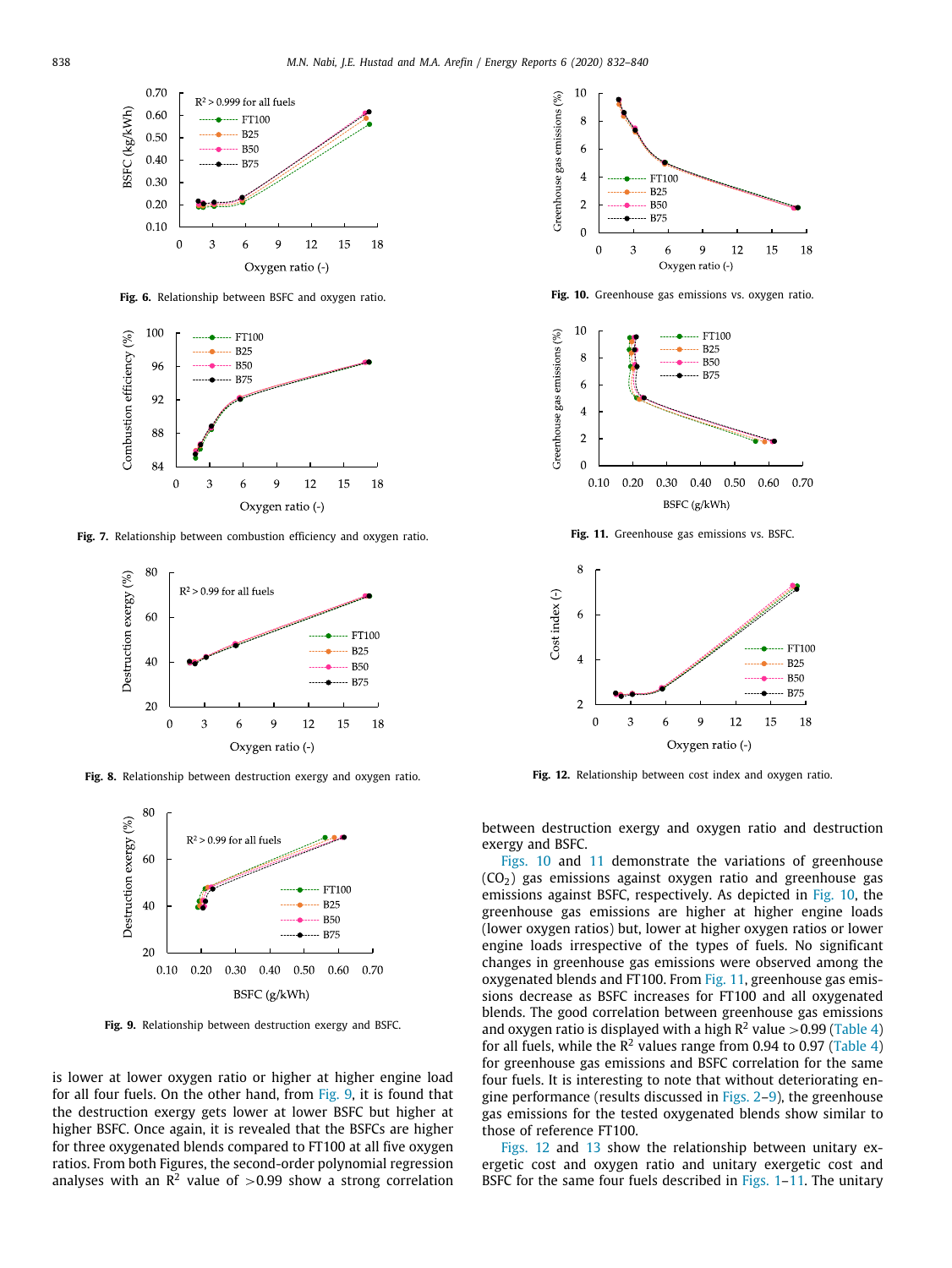

**Fig. 13.** Relationship between cost index and BSFC.

<span id="page-7-21"></span>exergetic cost is estimated using Eq. ([23](#page-3-8)). A close look at Eqs. ([22](#page-3-7)) and [\(23](#page-3-8)) reveal that the exergetic efficiency and unitary cost are reciprocal to each other and [Figs.](#page-6-3) [12](#page-6-3) and [13](#page-7-21) are exactly the inverse of [Figs.](#page-5-0) [3b](#page-5-0) and [5b](#page-5-2). The unitary exergetic cost (cost index in [Figs.](#page-6-3) [12](#page-6-3) and [13\)](#page-7-21) signifies the least exergy of an internal combustion engine needs to yield one exergy unit of product ([López et al.](#page-7-0), [2014](#page-7-0)). The unitary cost increases as oxygen ratio or BSFC increase. As seen from [Figs.](#page-6-3) [12](#page-6-3) and [13,](#page-7-21) there are no variations in unitary cost for oxygenated fuels compared to those of FT100 except at lower load condition (the extreme right points of [Figs.](#page-6-3) [12](#page-6-3) and [13\)](#page-7-21). Introducing a new term "oxygen ratio" in this investigation shows a strong correlation with cost index with an  $R<sup>2</sup>$  value of >0.999 for all fuels. Similar results can be observed in [Fig.](#page-7-21) [13,](#page-7-21) which shows insignificant changes in cost index with higher BSFCs for the oxygenated blends at all five engine loads. For all fuels, the  $R^2$  values in [Table](#page-3-9) [4](#page-3-9) show close to unity, which indicates a very strong correlation between cost index and BSFC.

# **4. Conclusions**

An experimental investigation with a series of Jatropha biodiesel blends (oxygenated fuels, B25, B50 and B75) along with a reference Fischer–Tropsch fuel (FT100) was conducted in a direct injection diesel engine. The results of this investigation are summarised as follows:

- The exergy and energy rates using three oxygenated blends are identical with those of reference FT100 fuel.
- The energetic and exergetic efficiencies with three oxygenated blends are identical compared to those of FT100.
- Relative to FT100, all three oxygenated blends show insignificant variations in destruction exergy at all engine loading conditions.
- The unitary exergetic cost (cost index) with oxygenated blends is found to be similar compared to FT100.
- When compared to base fuel FT100, the greenhouse gas  $(CO<sub>2</sub>)$  emissions show no significant variations using three oxygenated blends.
- In all cases of the results and discussion section, the different energy, as well as exergy parameters and oxygen ratio, show a strong correlation between themselves with very high  $R^2$ values.
- Considering the greenhouse gas emissions, cost index and different exergy and energy parameters, B25 could be considered as the potential candidate for diesel engine fuel. However, before using B25 in a diesel engine, further investigation is necessary to compare the current analytical analysis results with those of the modelling results.

#### **Declaration of competing interest**

The authors declare that they have no known competing financial interests or personal relationships that could have appeared to influence the work reported in this paper.

#### **Acknowledgements**

The authors thank Mr Ole Bergh, Marintek, Norway, for his help in this study. The authors also thank Dr Dhandapani Kannan of NTNU, Norway for his assistance during the experimental investigation.

#### **References**

- <span id="page-7-7"></span>[Bodisco, T.A., Rahman, S.M.A., Hossain, F.M., Brown, R.J., 2019. On-road NOx](http://refhub.elsevier.com/S2352-4847(19)31290-9/sb1) [emissions of a modern commercial light-duty diesel vehicle using a blend](http://refhub.elsevier.com/S2352-4847(19)31290-9/sb1) [of tyre oil and diesel. Energy Rep. 5, 349–356.](http://refhub.elsevier.com/S2352-4847(19)31290-9/sb1)
- <span id="page-7-17"></span>[Canakci, M., Hosoz, M., 2006. Energy and exergy analyses of a diesel engine](http://refhub.elsevier.com/S2352-4847(19)31290-9/sb2) [fuelled with various biodiesels. Energy Sources, Part B: Econ. Plan. Policy 1,](http://refhub.elsevier.com/S2352-4847(19)31290-9/sb2) [379–394.](http://refhub.elsevier.com/S2352-4847(19)31290-9/sb2)
- <span id="page-7-11"></span>[Hoseinpour, M., Sadrnia, H., Tabasizadeh, M., ghobadian, B., 2017. Energy and](http://refhub.elsevier.com/S2352-4847(19)31290-9/sb3) [exergy analyses of a diesel engine fueled with diesel, biodiesel-diesel blend](http://refhub.elsevier.com/S2352-4847(19)31290-9/sb3) [and gasoline fumigation. Energy 141, 2408–2420.](http://refhub.elsevier.com/S2352-4847(19)31290-9/sb3)
- <span id="page-7-8"></span>[Iqbal, M.A., Varman, M., Hassan, M.H., Kalam, M.A., Hossain, S., Sayeed, I.,](http://refhub.elsevier.com/S2352-4847(19)31290-9/sb4) [2015. Tailoring fuel properties using jatropha, palm and coconut biodiesel](http://refhub.elsevier.com/S2352-4847(19)31290-9/sb4) [to improve CI engine performance and emission characteristics. J. Cleaner](http://refhub.elsevier.com/S2352-4847(19)31290-9/sb4) [Prod. 101, 262–270.](http://refhub.elsevier.com/S2352-4847(19)31290-9/sb4)
- <span id="page-7-16"></span>[Kannan, D., Nabi, M.N., Hustad, J.E., 2009. Investigation of fuel properties and](http://refhub.elsevier.com/S2352-4847(19)31290-9/sb5) [characterization of new generation alternative fuel for diesel engine. In:](http://refhub.elsevier.com/S2352-4847(19)31290-9/sb5) [Internal Combustion Engines: Performance, Fuel Economy and Emissions](http://refhub.elsevier.com/S2352-4847(19)31290-9/sb5) [Conference. Institution of Mechanical Engineers, pp. 185–193.](http://refhub.elsevier.com/S2352-4847(19)31290-9/sb5)
- <span id="page-7-12"></span>[Khoobbakht, G., Akram, A., Karimi, M., Najafi, G., 2016. Exergy and energy](http://refhub.elsevier.com/S2352-4847(19)31290-9/sb6) [analysis of combustion of blended levels of biodiesel, ethanol and diesel](http://refhub.elsevier.com/S2352-4847(19)31290-9/sb6) [fuel in a DI diesel engine. Appl. Therm. Eng. 99, 720–729.](http://refhub.elsevier.com/S2352-4847(19)31290-9/sb6)
- <span id="page-7-20"></span>[Kotas, T., 1995. The Exergy Method of Thermal Plant Analysis. Krieger, Malabar,](http://refhub.elsevier.com/S2352-4847(19)31290-9/sb7) [Florida.](http://refhub.elsevier.com/S2352-4847(19)31290-9/sb7)
- <span id="page-7-9"></span>[Liu, H., Xu, J., Zheng, Z., Li, S., Yao, M., 2013. Effects of fuel properties on](http://refhub.elsevier.com/S2352-4847(19)31290-9/sb8) [combustion and emissions under both conventional and low tempera](http://refhub.elsevier.com/S2352-4847(19)31290-9/sb8)[ture combustion mode fueling 2, 5-dimethylfuran/diesel blends. Energy 62,](http://refhub.elsevier.com/S2352-4847(19)31290-9/sb8) [215–223.](http://refhub.elsevier.com/S2352-4847(19)31290-9/sb8)
- <span id="page-7-0"></span>[López, I., Quintana, C.E., Ruiz, J.J., Cruz-Peragón, F., Dorado, M., 2014. Effect of](http://refhub.elsevier.com/S2352-4847(19)31290-9/sb9) [the use of olive–pomace oil biodiesel/diesel fuel blends in a compression](http://refhub.elsevier.com/S2352-4847(19)31290-9/sb9) [ignition engine: Preliminary exergy analysis. Energy Convers. Manage. 85,](http://refhub.elsevier.com/S2352-4847(19)31290-9/sb9) [227–233.](http://refhub.elsevier.com/S2352-4847(19)31290-9/sb9)
- <span id="page-7-10"></span>[Meisami, F., Ajam, H., 2015. Energy, exergy and economic analysis of a Diesel](http://refhub.elsevier.com/S2352-4847(19)31290-9/sb10) [engine fueled with castor oil biodiesel. Int. J. Engine Res. 16, 691–702.](http://refhub.elsevier.com/S2352-4847(19)31290-9/sb10)
- <span id="page-7-19"></span>[Meisami, F., Ajam, H., Tabasizadeh, M., 2017. Thermo-economic analysis of diesel](http://refhub.elsevier.com/S2352-4847(19)31290-9/sb11) [engine fueled with blended levels of waste cooking oil biodiesel in diesel](http://refhub.elsevier.com/S2352-4847(19)31290-9/sb11) [fuel. Biofuels 9, 503–512.](http://refhub.elsevier.com/S2352-4847(19)31290-9/sb11)
- <span id="page-7-1"></span>[Nabi, M.N., Akhter, M.S., Rahman, M.A., 2013. Waste transformer oil as an](http://refhub.elsevier.com/S2352-4847(19)31290-9/sb12) [alternative fuel for diesel engine. Procedia Eng. 56, 401–406.](http://refhub.elsevier.com/S2352-4847(19)31290-9/sb12)
- <span id="page-7-15"></span>[Nabi, M.N., Hustad, J.E., 2010. Influence of biodiesel addition to fischer–tropsch](http://refhub.elsevier.com/S2352-4847(19)31290-9/sb13) [fuel on diesel engine performance and exhaust emissions. Energy Fuels 24,](http://refhub.elsevier.com/S2352-4847(19)31290-9/sb13) [2868–2874.](http://refhub.elsevier.com/S2352-4847(19)31290-9/sb13)
- <span id="page-7-6"></span>[Nabi, M.N., Hustad, J.E., 2012. Influence of oxygenates on fine particle and](http://refhub.elsevier.com/S2352-4847(19)31290-9/sb14) [regulated emissions from a diesel engine. Fuel 93, 181–188.](http://refhub.elsevier.com/S2352-4847(19)31290-9/sb14)
- <span id="page-7-14"></span>[Nabi, M.N., Kannan, D., Hustad, J.E., 2009. Experimental Investigation of Diesel](http://refhub.elsevier.com/S2352-4847(19)31290-9/sb15) [Combustion and Exhaust Emissions Fuelled with Fischer–Tropsch-Biodiesel](http://refhub.elsevier.com/S2352-4847(19)31290-9/sb15) [Blends: Part-I. In: SAE TECHNICAL PAPER SERIES #2009-01-2721.](http://refhub.elsevier.com/S2352-4847(19)31290-9/sb15)
- <span id="page-7-4"></span>[Nabi, M.N., Rahman, S.M.A., Bodisco, T.A., Rasul, M.G., Ristovski, Z.D., Brown, R.J.,](http://refhub.elsevier.com/S2352-4847(19)31290-9/sb16) [2019a. Assessment of the use of a novel series of oxygenated fuels for a](http://refhub.elsevier.com/S2352-4847(19)31290-9/sb16) [turbocharged diesel engine. J. Cleaner Prod. 217, 549–558.](http://refhub.elsevier.com/S2352-4847(19)31290-9/sb16)
- <span id="page-7-5"></span>[Nabi, M.N., Rasul, M.G., 2018. Influence of second generation biodiesel on engine](http://refhub.elsevier.com/S2352-4847(19)31290-9/sb17) [performance, emissions, energy and exergy parameters. Energy Convers.](http://refhub.elsevier.com/S2352-4847(19)31290-9/sb17) [Manage. 169, 326–333.](http://refhub.elsevier.com/S2352-4847(19)31290-9/sb17)
- <span id="page-7-3"></span>[Nabi, M.N., Rasul, M.G., Brown, R.J., 2019b. Influence of diglyme addition to](http://refhub.elsevier.com/S2352-4847(19)31290-9/sb18) [diesel-biodiesel blends on notable reductions of particulate matter and](http://refhub.elsevier.com/S2352-4847(19)31290-9/sb18) [number emissions. Fuel 253, 811–822.](http://refhub.elsevier.com/S2352-4847(19)31290-9/sb18)
- <span id="page-7-2"></span>[Nabi, M.N., Rasul, M.G., Rahman, S.M.A., Dowell, A., Ristovski, Z.D., Brown, R.J.,](http://refhub.elsevier.com/S2352-4847(19)31290-9/sb19) [2019c. Study of performance, combustion and emission characteristics of a](http://refhub.elsevier.com/S2352-4847(19)31290-9/sb19) [common rail diesel engine with tea tree oil-diglyme blends. Energy 180,](http://refhub.elsevier.com/S2352-4847(19)31290-9/sb19) [216–228.](http://refhub.elsevier.com/S2352-4847(19)31290-9/sb19)
- <span id="page-7-18"></span>[Odibi, C., Babaie, M., Zare, A., Nabi, M.N., Bodisco, T.A., Brown, R.J., 2019. Exergy](http://refhub.elsevier.com/S2352-4847(19)31290-9/sb20) [analysis of a diesel engine with waste cooking biodiesel and triacetin. Energy](http://refhub.elsevier.com/S2352-4847(19)31290-9/sb20) [Convers. Manage. \(198\).](http://refhub.elsevier.com/S2352-4847(19)31290-9/sb20)
- <span id="page-7-13"></span>[Ozcan, H., 2010. Hydrogen enrichment effects on the second law analysis of a](http://refhub.elsevier.com/S2352-4847(19)31290-9/sb21) [lean burn natural gas engine. Int. J. Hydrogen Energy 35, 1443–1452.](http://refhub.elsevier.com/S2352-4847(19)31290-9/sb21)